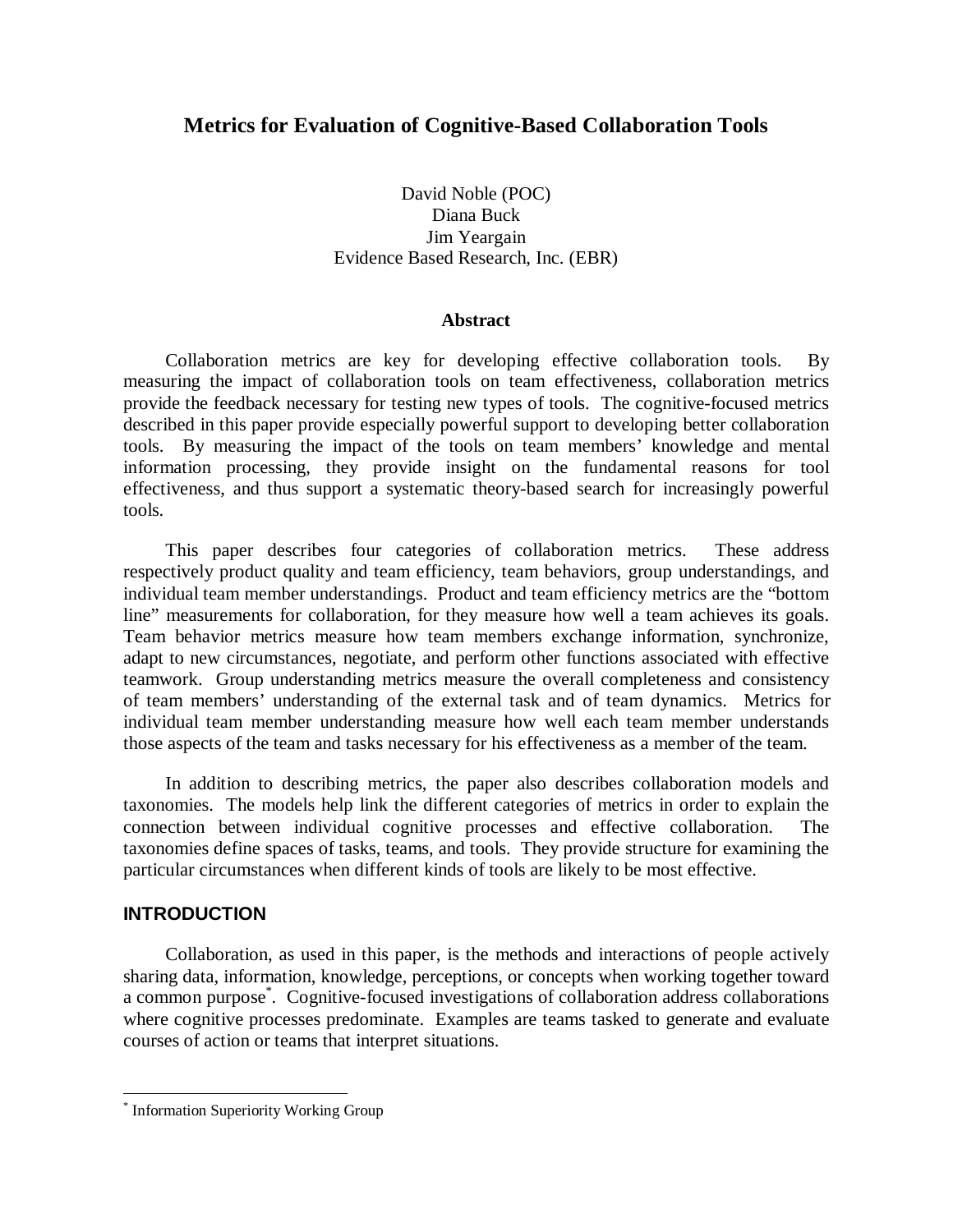Two goals of cognitive-focused collaboration research are to understand what people need to know in order to collaborate effectively and to understand what mental information processing people employ in obtaining that knowledge. Cognitive-focused collaboration metrics support these goals. They provide a way to measure what people know and they help researchers infer how people acquired that knowledge. In conjunction with collaboration and cognitive models, these measurements support efforts to understand the connection between mental information processing, knowledge, and team effectiveness. This understanding in turn helps illuminate the critical bottlenecks to effective collaboration and helps suggest means to eliminate these bottlenecks.

Figure 1 is a simple example illustrating the connection between team effectiveness and team member understandings. This example contrasts effective and ineffective collaboration for the case when individual team members generate product components that must then be combined into an overall product. In the case of effective collaboration, the pieces are finished when needed and fit together smoothly. In the case of ineffective collaboration, the pieces are not available when needed and do not fit together smoothly. We hypothesize that in the case of effective collaboration, each team member knows when the various pieces are needed and knows the qualities these pieces need in order to fit together well. In contrast, we would hypothesize that when the pieces do not fit together smoothly, the individual team members either did not have the skill to create the pieces or did not know what was needed.



**Figure 1. Effective and Ineffective Collaboration**

The remainder of this paper describes the elements most important for developing this understanding of what people need to know in order to collaborate effectively and what mental information processing people employ in obtaining this knowledge. These elements are cognitive-oriented collaboration models; team, task, and tool taxonomies; and the metrics themselves. The models help link individual cognitive processes to team effectiveness. The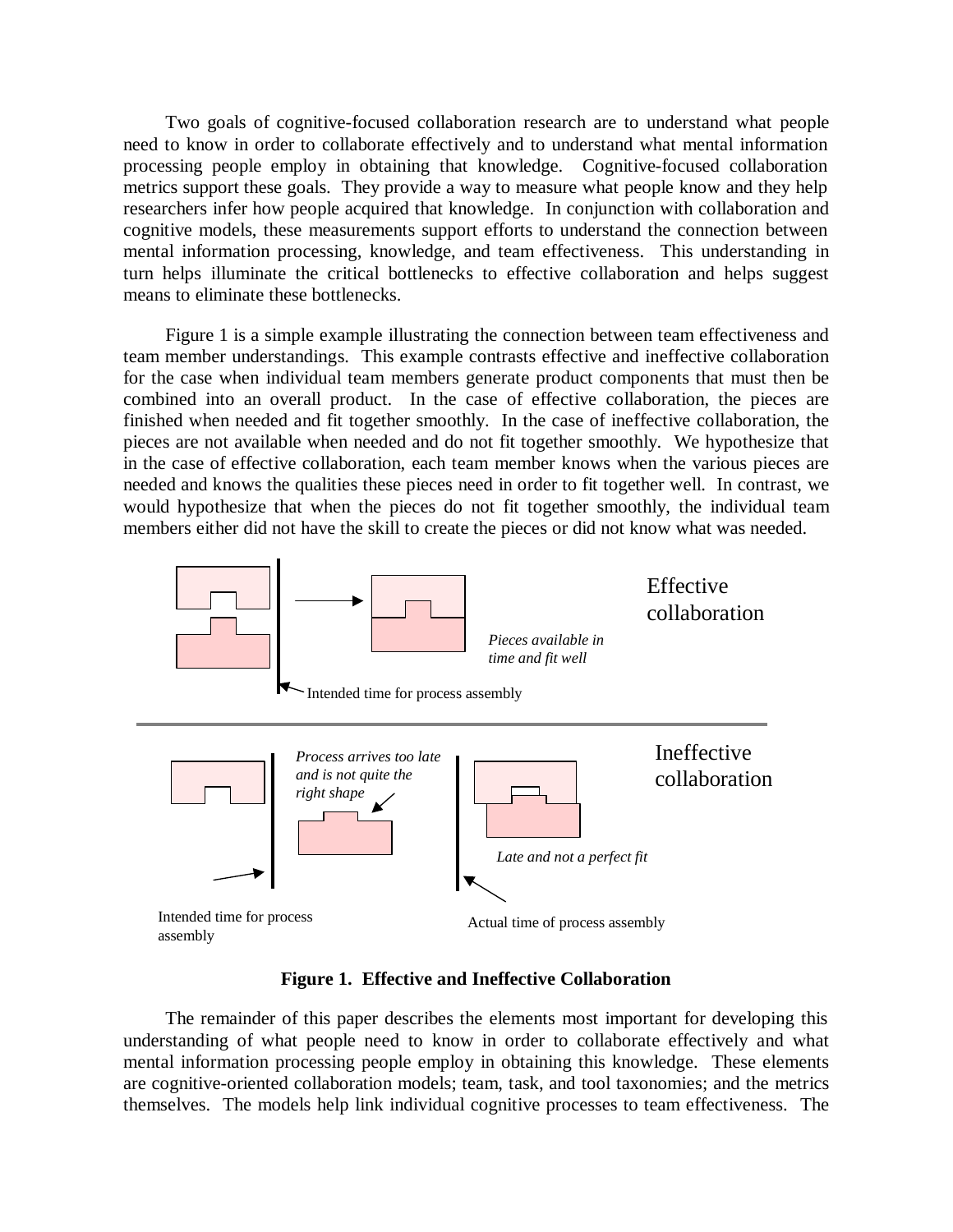taxonomies help define the range of environments in which collaboration can occur, so that the collaboration theory can be both specialized and generalized to address these many environments. The metrics identify the broad range of processes and products whose measurement is important for evaluating team effectiveness and for understanding its causes.

### **COLLABORATION MODELS**

Collaboration models describe the mechanisms through which collaboration works. They clarify the relationships among individual cognitive processes and team processes, support predictions of the consequences of changing the collaboration environment or processes, and suggest tool features able to increase collaboration effectiveness. Good models capture the key drivers that account for both the advantages and costs of collaboration. They reflect such advantages as the ability to share workload, augment expertise, provide backup and redundancy, increase reach, and increase impact from resources. They reflect collaboration costs such as the overhead from the need for synchronization and integration, and decreased agility and ability to adapt.

Because collaboration can be complex, no single model can describe all of the processes important to collaboration. This paper presents two. The first emphasizes the importance of feedback in both the explicit team mission task and also the implicit team maintenance task. The second emphasizes the interplay between individual work and team member interactions.

#### **The Dual Feedback Model**

This model (Figure 2) emphasizes two important features of collaboration. First, collaborating teams work simultaneously in two different domains: team and mission. Second, execution monitoring, feedback, and adjustment are central in both domains.

The dual feedback model divides team activities using two dimensions. The first, corresponding to the labels at the top of Figure 2, is the team vs. mission domain. The second, corresponding to the labels at the left edge of the figure, is the phase of team activity: planning and execution. In the mission domain teams are working to accomplish the tasks that the team was formed to do. In the team domain, the teams carry out additional activities required to maintain effectiveness as a team. These additional activities are the source of much of the collaboration overhead. They include allocating and adjusting roles, coordination, meetings, and negotiation. Note that though teams are not formed to maintain themselves, they cannot achieve their mission goals without doing so.

Monitoring, problem diagnosis, and adjustment are important in both domains. In the mission domain, these processes are part of the well-known C2 cycle: teams formulate a plan to achieve their goals, begin executing the plan, monitor execution progress to determine if the plan will still work as intended, and make adjustments if it will not. In the team domain, the team makes a plan that describes how the work will be allocated and how the team members will work together to accomplish their goals. In performing their tasks, the team monitors its teamwork to ensure that the team members can work together as planned. If the team is not functioning well, the team (or team leader) diagnoses the problem, such as a poor allocation of workload among team members, and makes the needed adjustments.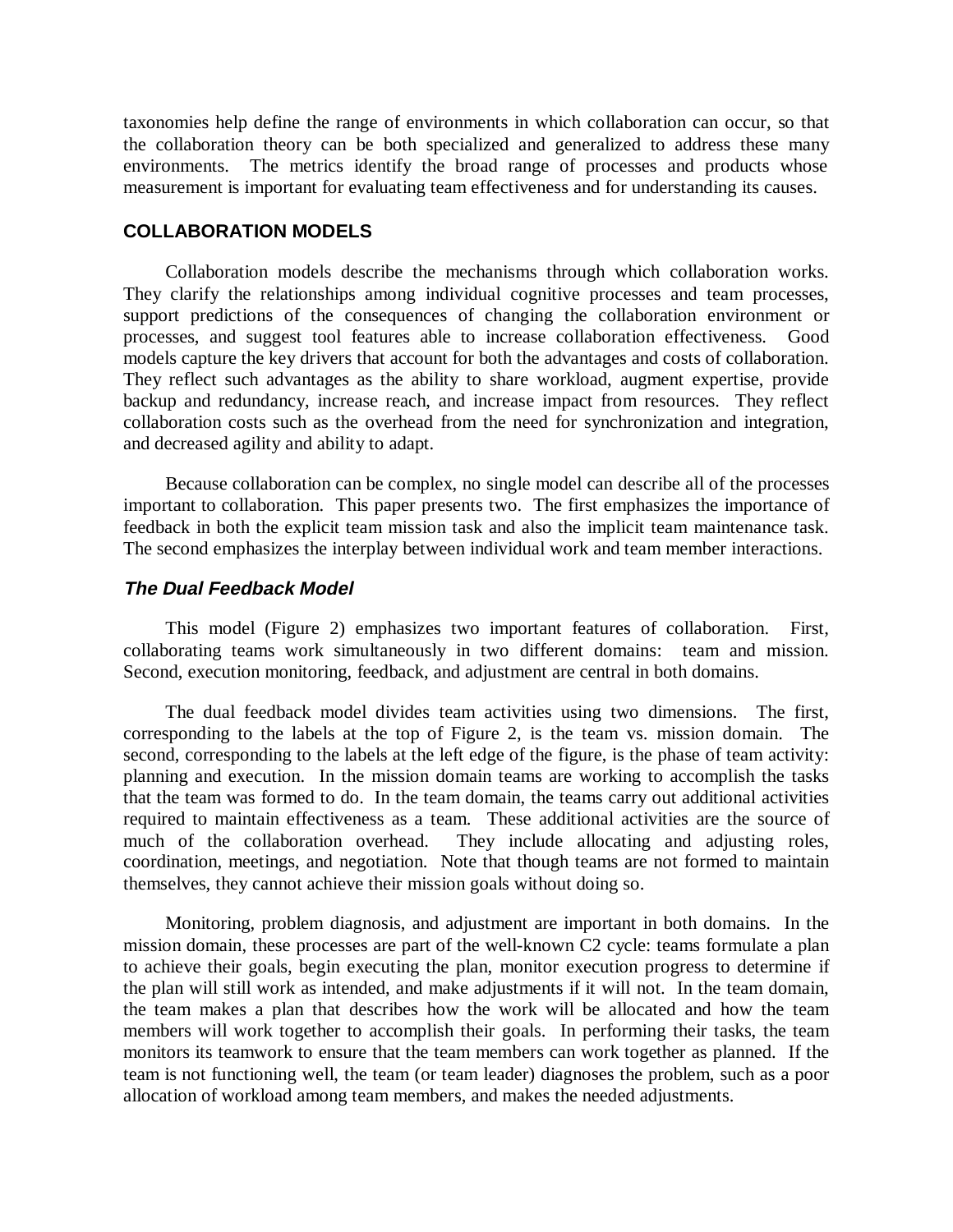

**Figure 2. Dual Feedback Collaboration Model**

# **The Individual-Team Interplay Model**

The second model (Figure 3) describes the interactions between individual members. It applies to those collaboration tasks where team members spend much of their time performing individual subtasks and creating individual component products that are then reassembled into an overall team product. Collaborative planning usually occurs this way.

In this model, the team assembles (not necessarily physically) to allocate, review, adjust, and assemble individual contributions. After meeting, the team members separate to carry out their individual tasks, possibly asynchronously. For decision focused tasks, the team members perform the seven types of cognitive functions (e.g, goal formulation) listed to the left of Figure 3. Though working individually, team members continue to coordinate through shared documents and visualizations and by requesting and providing information to each other. Occasionally, the team members notice the need for synchronous dialog within the overall team. Team members then coordinate to establish a meeting time and prepare for the meeting; e.g., members create their PowerPoint presentations. In the meeting itself the team members engage in the various group activities (e.g., negotiation) to critique, enrich, and adjust the product and the team collaboration process. If the team's task is accomplished, the team provides the finished product. Otherwise, they continue the cycle by adjourning to perform their individual assignments.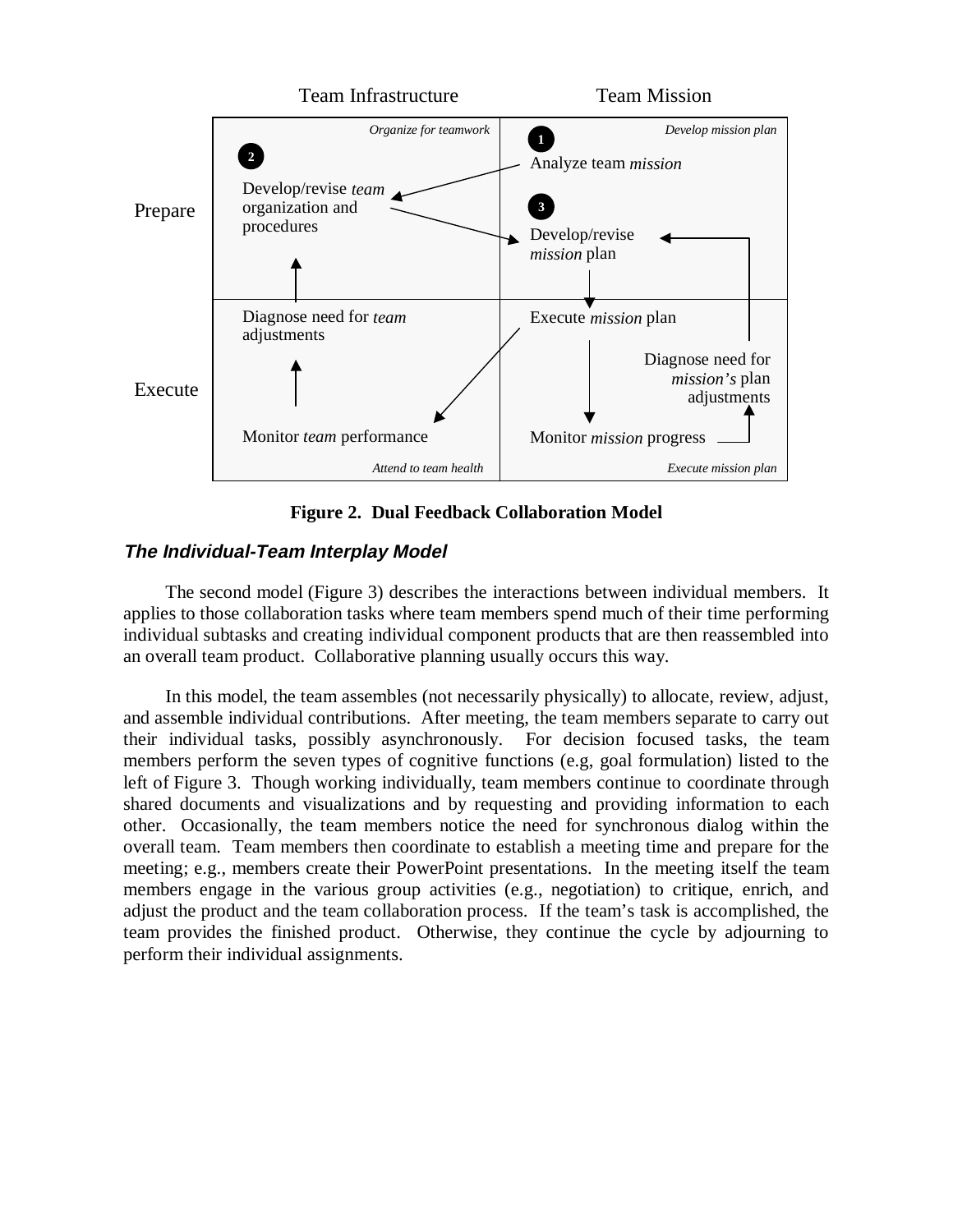

**Figure 3. The Individual-Team Interplay Model**

# **TEAM, TASK, AND TOOL TAXONOMIES**

These taxonomies structure different kinds of collaboration environments. They provide an orderly way to specify the circumstances in which various collaboration tools work best.

## **Team Taxonomy**

The team taxonomy (Table 1) organizes types of teams along six dimensions: distribution, roles and functions, team structure, team member dependencies, information and information flow, and decision making.

- **Distribution** addresses how people, expertise, and information are distributed in time and space.
- **Team roles and functions** concern the stability of roles, familiarity of team members with their own and others' roles, and the expertise required to perform a role.
- **Team structure** is concerned with team size, organization, and permanence.
- **Team member dependencies** address the nature of the coupling among team member tasks, emphasizing the extent to which team members need to synchronize.
- **Information and information flow** deal with the inherent complexities of sharing information.
- **Decision making** addresses the distribution of decision making authority, the magnitude of stakes and time pressure, and the prevalence of proactive or reactive decisions.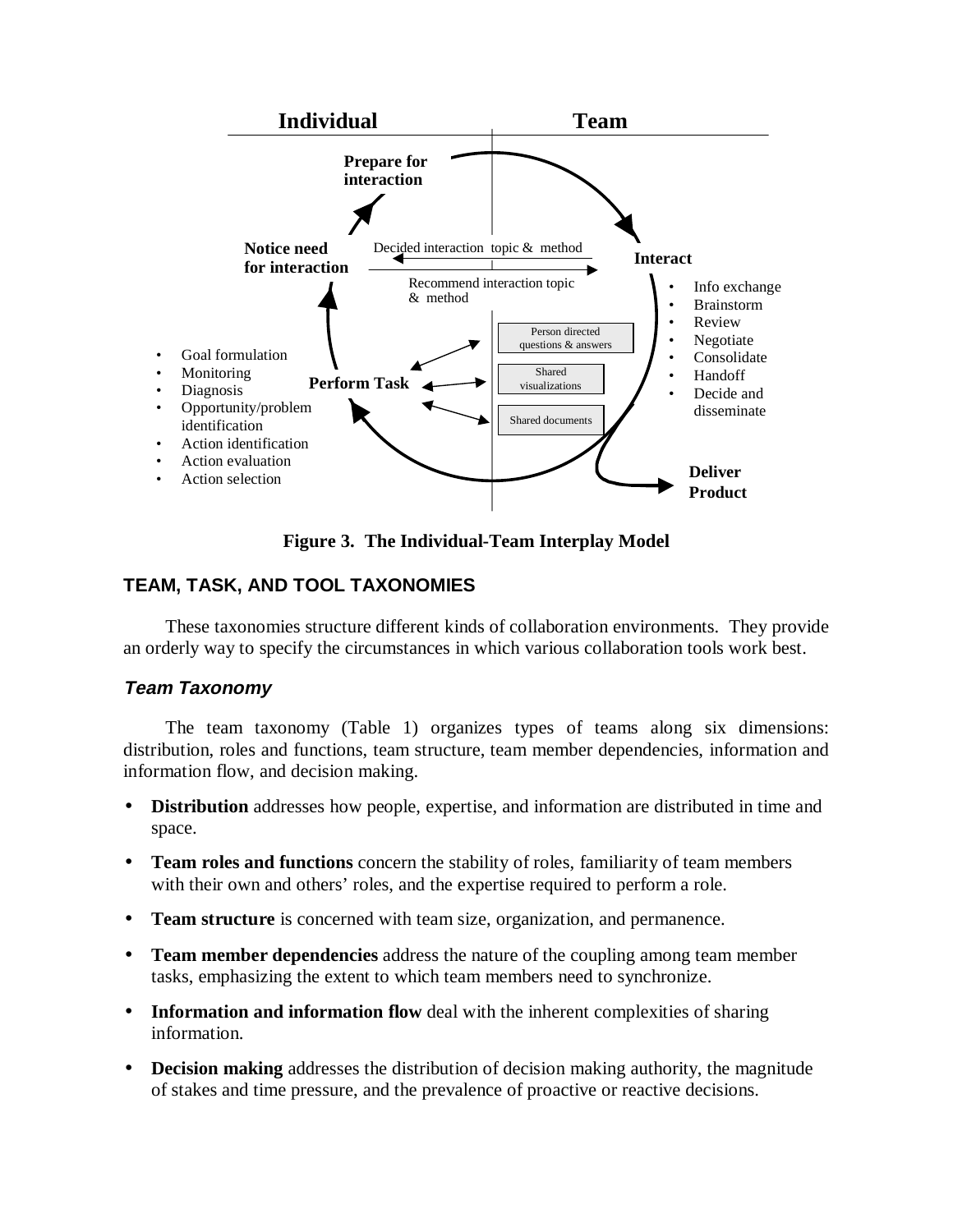| <b>Team Dimension</b>      | <b>Dimension Subcategories</b>                                                                                                    |
|----------------------------|-----------------------------------------------------------------------------------------------------------------------------------|
| Distribution               | Physical—spatial separation<br>$\bullet$                                                                                          |
|                            | Temporal—e.g., working different shifts<br>$\bullet$                                                                              |
|                            | Expertise—spatial and temporal distribution of experts and expertise<br>$\bullet$                                                 |
|                            | Information—spatial distribution of information<br>$\bullet$                                                                      |
| <b>Roles and Functions</b> | Stability of definition—whether roles are clearly defined or become<br>$\bullet$                                                  |
|                            | defined in process of performing work                                                                                             |
|                            | Experience--extent that each team member is experienced with<br>$\bullet$                                                         |
|                            | assigned roles and collaboration tools                                                                                            |
|                            | Familiarity-extent each team member is familiar with roles and<br>$\bullet$                                                       |
|                            | functions of other team members                                                                                                   |
|                            | Team member expertise—extent that individual team members have<br>$\bullet$                                                       |
|                            | specialized expertise needed for their assigned tasks                                                                             |
| <b>Team Structure</b>      | Hierarchical vs. flat—extent that team has designated leader in<br>$\bullet$                                                      |
|                            | charge or is peer-to-peer<br>Size-number of members                                                                               |
|                            | ٠                                                                                                                                 |
|                            | Permanent vs. ad hoc—extent team works together over extended<br>$\bullet$<br>period of time, or is brought together for one task |
|                            | Single vs. team-of-teams—extent that teams can be decomposed into<br>$\bullet$                                                    |
|                            | collaborating sub-teams                                                                                                           |
|                            | Turn-over-stability of team membership<br>$\bullet$                                                                               |
| Team member                | Independence—extent that each team member depends on other<br>$\bullet$                                                           |
| dependencies               | team members to perform his or her task                                                                                           |
|                            | Interaction frequency--how often team members must interact<br>$\bullet$                                                          |
|                            | Synchronization—requirement for and schedule tolerance of<br>$\bullet$                                                            |
|                            | temporal sequencing of tasks performed by different members                                                                       |
|                            | Cognitive—extent that team members must understand each others'<br>$\bullet$                                                      |
|                            | tasks                                                                                                                             |
|                            | Task sharing—extent to which each team member has own task or<br>$\bullet$                                                        |
|                            | all team members share the same tasks                                                                                             |
|                            | Processing flow-- individual/parallel or sequential<br>٠                                                                          |
| Information and            | Information sharing—degree to which team members need to share<br>$\bullet$                                                       |
| <b>Information Flow</b>    | information                                                                                                                       |
|                            | Information processing complexity--number of handoffs required to                                                                 |
|                            | produce an information product                                                                                                    |
|                            | Team expertise-extent that expertise the team needs resides                                                                       |
|                            | somewhere within the team so that team members need not go                                                                        |
|                            | outside of team to retrieve needed expertise                                                                                      |
| <b>Decision Making</b>     | Group makes decision vs. leader makes decision<br>$\bullet$                                                                       |
|                            | Reactive vs. proactive—extent that tasks require team to react to                                                                 |
|                            | uncontrollable events                                                                                                             |
|                            | Degree of time pressure                                                                                                           |
|                            | Stakes--degree of risk and responsibility                                                                                         |

**Table 1. Taxonomy of Collaboration Teams**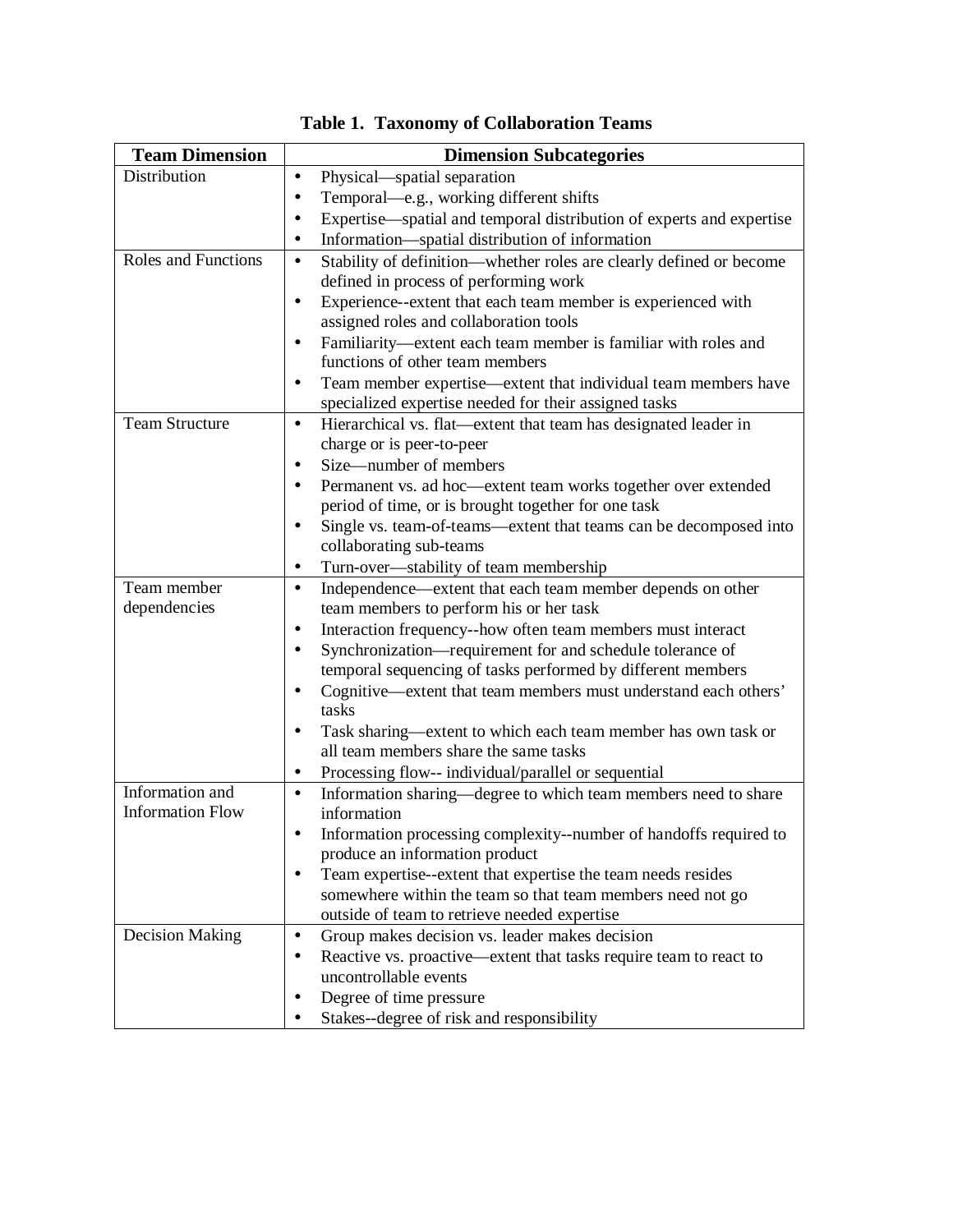# **Task Taxonomy**

The task taxonomy (Table 2) characterizes the different types of tasks that teams do. Taxonomy dimensions are the cognitive domain, workload, divisibility, and difficulty.

- **Cognitive domain** identifies the decision-focused and collaboration-focused tasks, as listed in the Individual-Team Interplay Model (Figure 3).
- **Workload** is the amount of effort, expertise, time, and distribution that the task requires.
- **Divisibility** is the extent and ease with which the overall task may be partitioned among the team members.
- **Difficulty** concerns numerous issues, such as goal clarity, known to impact the difficulty the team is likely to encounter in carrying out its tasks.

| <b>Task Dimension</b> | <b>Dimension Subcategories</b>                                                                                                                                                                                                                                                                                                                                                                                                                                                                                                                                                                                                                                                    |  |
|-----------------------|-----------------------------------------------------------------------------------------------------------------------------------------------------------------------------------------------------------------------------------------------------------------------------------------------------------------------------------------------------------------------------------------------------------------------------------------------------------------------------------------------------------------------------------------------------------------------------------------------------------------------------------------------------------------------------------|--|
| Cognitive domain      | Stage(s) of decision making emphasized--goal specification,<br>$\bullet$<br>monitoring, situation diagnosis, opportunity/problem ID, alternative<br>ID, alternative evaluation, selection                                                                                                                                                                                                                                                                                                                                                                                                                                                                                         |  |
|                       | Interaction focus--info exchange, brainstorming, review, negotiation,<br>٠<br>consolidation, handoff                                                                                                                                                                                                                                                                                                                                                                                                                                                                                                                                                                              |  |
| Workload              | Effort--amount of work required to carry out team assignment<br>$\bullet$<br>Duration--length of time over which work must be performed<br>$\bullet$<br>Expertise—amount of expertise requires for successful task<br>$\bullet$<br>completion (extent that work require specialists)<br>Degree of reach--extent that assigned work requires tasks carried out<br>$\bullet$<br>at different places and at different times                                                                                                                                                                                                                                                          |  |
| Divisibility          | Partition granularity--size of tasks into which work may be<br>٠<br>partitioned<br>Partition flexibility--different ways that work can be partitioned<br>$\bullet$<br>among team members<br>Order--extent that the different tasks must be performed in a<br>$\bullet$<br>particular order<br>Logical dependencies--extent that the different task elements depend<br>٠<br>on one another                                                                                                                                                                                                                                                                                         |  |
| Difficulty            | Goal clarity--extent that objectives are well defined<br>$\bullet$<br>Resource clarity--extent that available resources are well specified<br>٠<br>Stakes--importance of the outcome<br>$\bullet$<br>Familiarity—extent that tasks are routine or novel<br>٠<br>Information availability--extent that needed information is readily<br>$\bullet$<br>available<br>Time pressure-extent that task has hard real or perceived deadlines<br>٠<br>Transparency--the ease or difficulty required to monitor task status<br>$\bullet$<br>or progress<br>Stability—extent that tasks, resources, and information requirements<br>may change in response to new opportunities and problems |  |

## **Table 2. Taxonomy of Collaboration Tasks**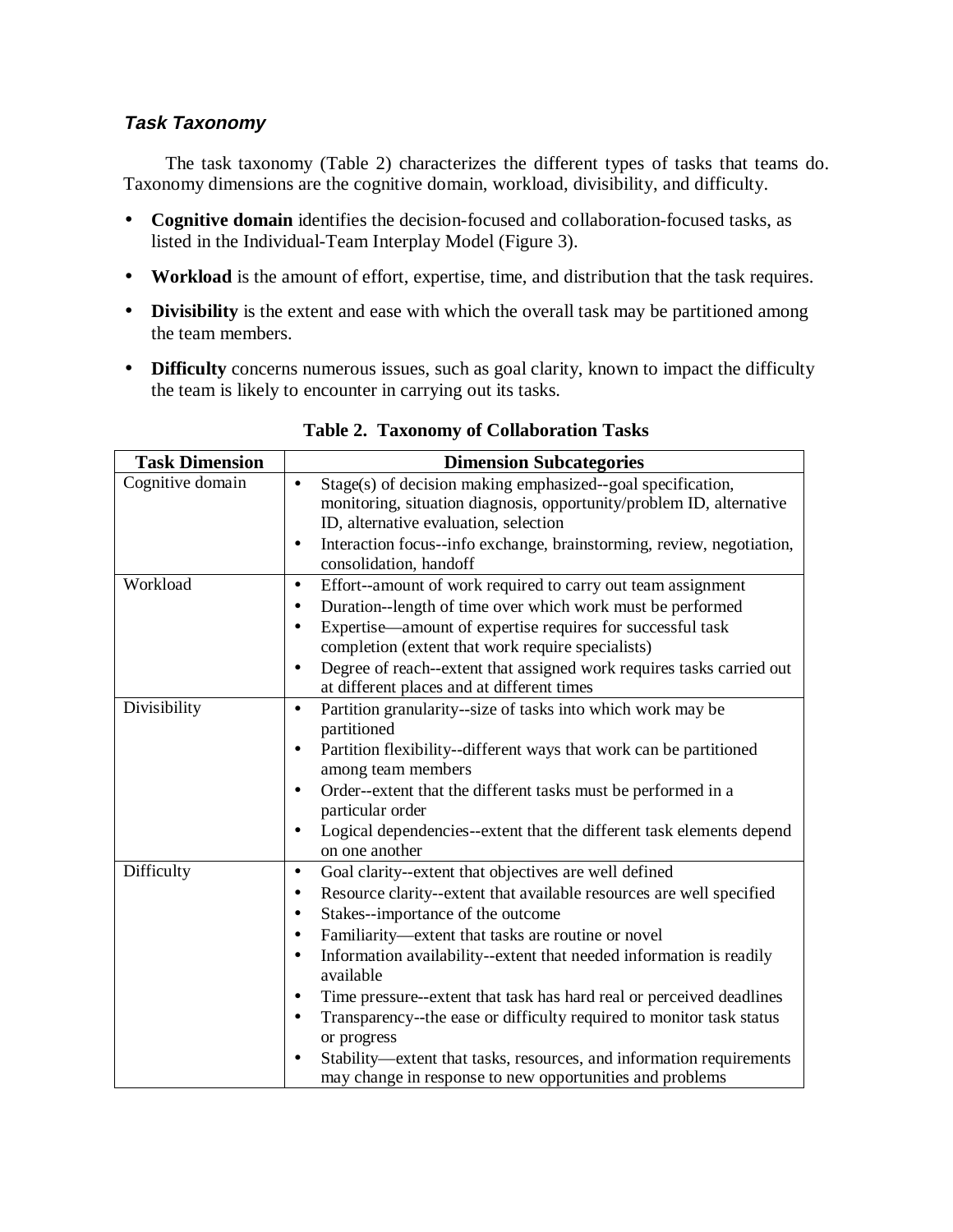### **Tool Taxonomy**

Our taxonomy groups collaboration tools in four classes: general purpose communication tools, special purpose facilitators of group processes, shared work and group sense making tools, and process support tools.

The first class, **general purpose communication tools**, are widely available today. They enable people to collaborate over distances. These include e-mail, video and audio conferencing, shared white board, shared documents and databases, bulletin boards, news groups, and web pages. Some of these, like e-mail, support asynchronous collaboration while others, such as video conferencing require team members to meet at the same time.

The second class, **facilitators of group processes**, addresses some of the obstacles to successful collaboration that exist even when people meet face to face. These include electronic meeting systems, brainstorming, negotiation, review and editing, idea enrichment tools. Many tools in this class are commercially available. One example is the Microsoft Word change tracking capability.

The third class, **shared work and group sense making tools**, provides tailored interactive visualizations of shared data. These tools advance shared white boards using advanced visualization techniques. They depict information to each team member in ways that help that team member contribute to collaboration goals. The DARPA CPOF program and ACOA ACDT are developing tools of this type.

The final class, **process support tools**, helps team members synchronize their activities. These include workflow managers, electronic document management, calendar support, collaborative planning, and plan monitors.

## **COLLABORATION METRICS**

Collaboration metrics provide the scales for measuring the end result of a collaboration and the many processes that contribute to that end result. This paper organizes these metrics into two main groups, cognitive and non-cognitive (Table 3). Each of these are subdivided into several additional groups.

| <b>NON-COGNITIVE</b> | <b>COGNITIVE</b>      |
|----------------------|-----------------------|
|                      | Team level            |
| Overall utility      | Alignment             |
| Product quality      | Roll-up               |
| Team efficiency      | Individual            |
| Team behaviors       | <b>Task focused</b>   |
|                      | Team behavior focused |

**Table 3. Cognitive and Non-Cognitive Collaboration Metrics**

Because metrics, to be relevant, must bear on the efficient and timely development of quality products, this discussion begins with the overall utility metrics, those that measure product quality and team efficiency. Subsequent material describes and illustrates the metrics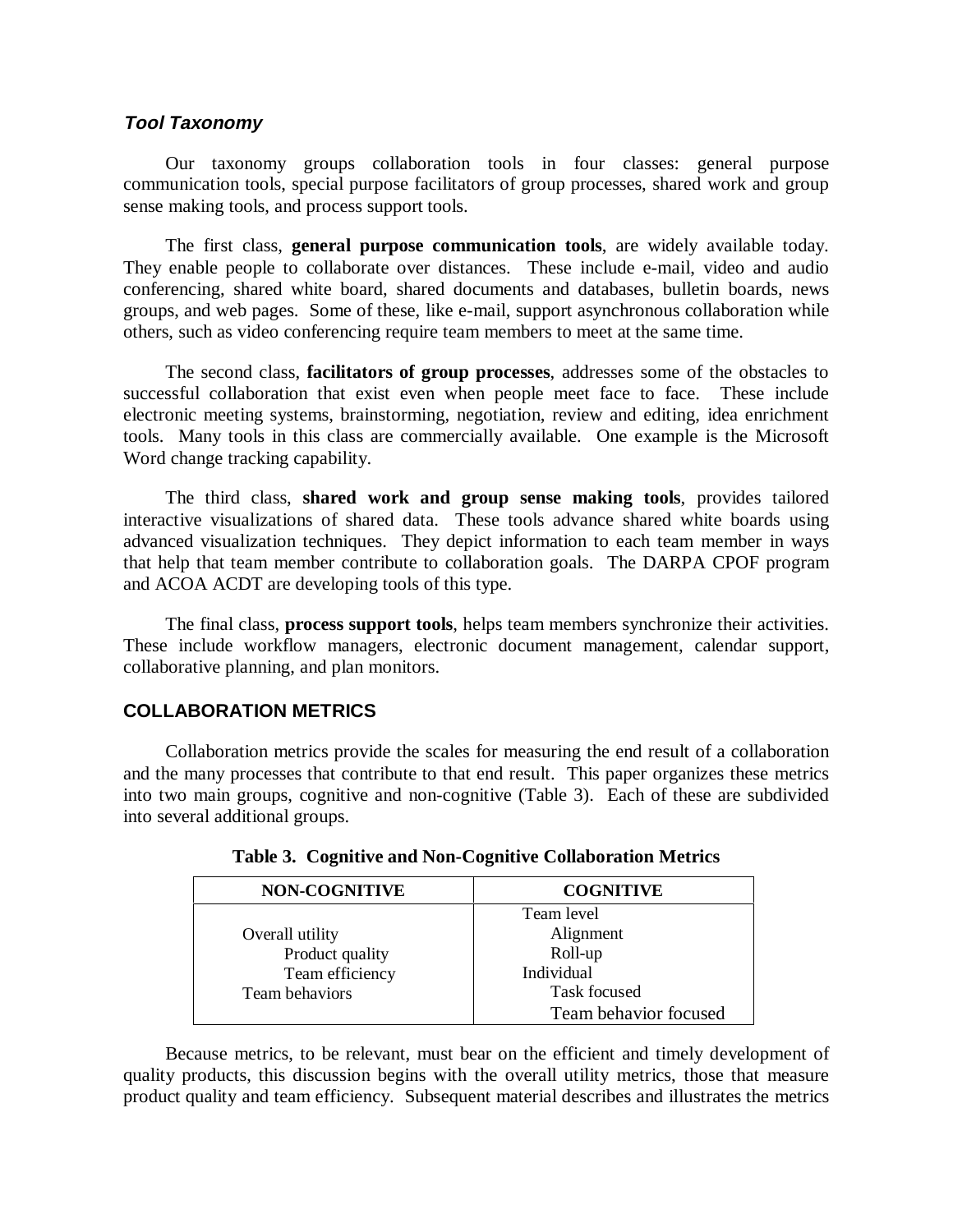for the key team behaviors, team level cognitive metrics, and individual cognitive metrics. The EBR Final Report, "Metrics for Evaluation of Cognitive Architecture-Based Collaboration Tools" describes these collaboration metrics in greater detail.

#### **Overall utility metrics**

These are the bottom line "proof of the pudding" metrics. They measure the quality and timeliness of team products and overall team efficiency. A team that consistently scores well on these metrics is an effective team, for they are accomplishing their purposes efficiently. Note that these metrics apply irrespective of how the products are created. They would be equally relevant whether produced by a single person or by a team. Table 4 provides examples of some of the overall utility metrics.

| <b>Metric type</b>                        | <b>Examples</b>                                                                                                                                                                                       |
|-------------------------------------------|-------------------------------------------------------------------------------------------------------------------------------------------------------------------------------------------------------|
| Product timeliness                        | Timeliness of product production--product completion<br>$\bullet$<br>time relative to deadline                                                                                                        |
|                                           | Product completion time relative to a norm or<br>$\bullet$<br>benchmark                                                                                                                               |
| Product quality metrics (plan<br>example) | Useful life of plan compared to its intended useful life.<br>No plan "survives contact with the enemy," but better<br>plans last longer                                                               |
|                                           | Number of major changes required before plan can be<br>$\bullet$<br>executed                                                                                                                          |
|                                           | Fraction of commander's objectives that plan addresses<br>$\bullet$                                                                                                                                   |
|                                           | Fraction of plausible contingencies covered by plan                                                                                                                                                   |
|                                           | Number of possible significant adverse unintended<br>$\bullet$<br>consequences, including excessive collateral damage,<br>adversary responses, or undesirable coalition or<br>international reactions |
| Team efficiency                           | Total amount of time required to complete the product                                                                                                                                                 |
|                                           | Person hours to complete product                                                                                                                                                                      |

**Table 4. Examples of Overall Utility Metrics**

## **Team Behavior Metrics**

Team behaviors are the second category of non-cognitive metrics. These metrics measure how well the team functions as a team; e.g., the extent to which a team can adapt to new circumstances. Team behaviors directly impact the product and team efficiency metrics discussed previously and are directly impacted by the more fundamental cognitive processes to be described later. Team behaviors are important to measure because they can provide insight into how the various cognitive processes actually impact team effectiveness.

Successful teams are effective in adapting to new circumstances, maintaining common goals and team members' buy in, maintaining shared understanding, synchronizing tasks and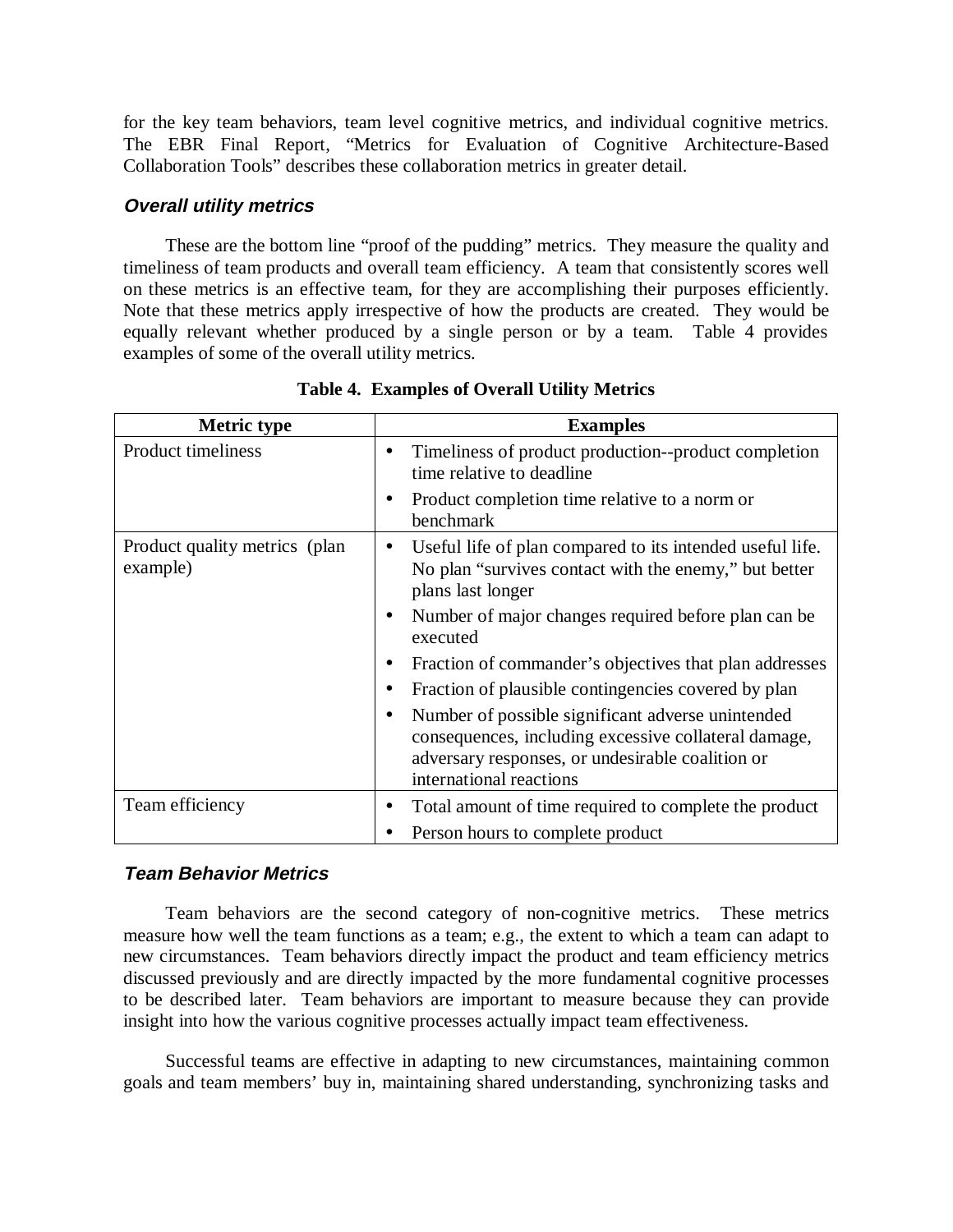products, sharing work and information, leveraging expertise, detecting problems early, adapting to new circumstances, and maintaining "common ground."

This last behavior, maintaining common ground, may be the core skill that is required to do the others well. Common ground is what each collaboration participant assumes about each other in order to have effective interactions. It includes each team member's assumptions about other team members: their goals; their skills, expertise, and information; their status, to include workload, fatigue, distraction, and level of engagement; their degree of commitment and buy-in; and their cognitive strategies and approach to problem solving.

Some example of team behavior metrics are:

- Time needed to disseminate messages
- Fraction of messages received that are relevant
- Number of cases where sub-teams refuse to share information relevant to others
- For synchronous collaboration, number of incidents requiring participation by team members not at the meeting
- Extent that homogeneous, conventional speech patterns used

## **Team Level Cognitive Metrics**

The team level cognitive metrics abstract and aggregate the metrics for individual cognitive processes described later. These team level cognitive metrics measure the overall level of task and team awareness within the team, the extent to which team members' understandings are aligned and consistent, and the extent to which each team member is aware of other team members' tasks, skills, commitment, perceptions, workload, and progress.

Team level cognitive metrics are divided into two groups: 1) roll-ups (usually averages) of individual cognitive processes, and 2) the extent to which team members' perceptions are aligned.metrics. Both groups are computed from the individual cognitive metrics.

Some examples of roll up metrics are:

- Hierarchical sensitivity: "the degree to which the team leader effectively weights staff members' judgment in arriving at the team decision"
- Average accuracy of each team member's estimates of information needed by other team members

Some alignment examples are:

- Degree team members' individual goals align with team goals
- Consistency and overlap of shared understanding of problem, goals, information cues, and strategies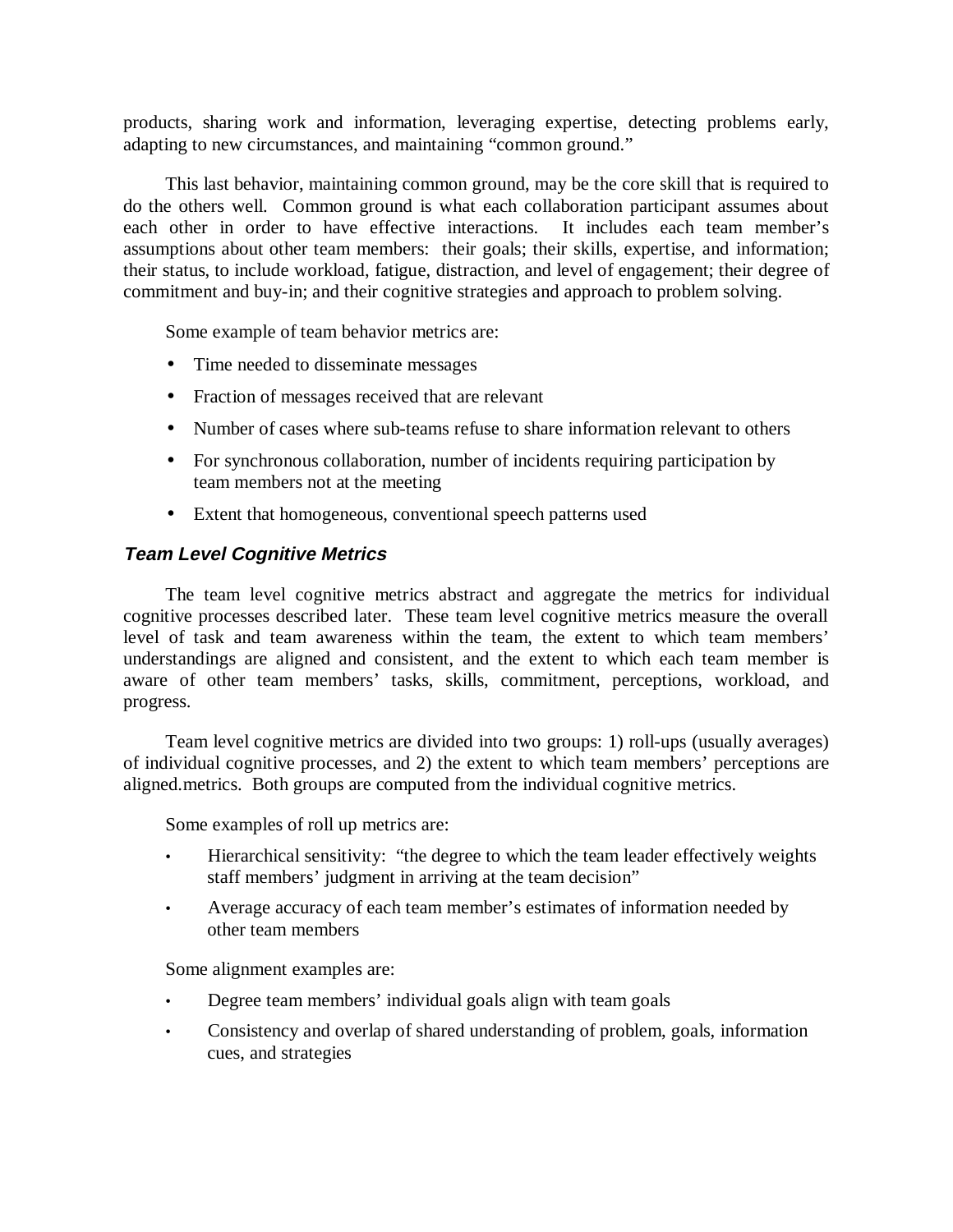#### **Metrics for Individual Team Member Cognition**

The Individual Cognitive Metrics measure the level of team member awareness and understandings. They can be inferred from the information that people provide or seek, from the products that they produce, or from the actions that they take. When data collection constraints permit, they may also be estimated by asking people questions about what they know and understand.

These metrics are measured for each individual separately. Because individual cognitive processes are the processes directly affected by collaboration support tools, these metrics are essential to any systematic cognitive-based investigation of collaboration tool effectiveness.

Individual cognitive metrics are divided into two broad groups, task-focused and team focused, as suggested by the Dual Feedback Collaboration Model (Figure 2). Examples of individual cognitive metrics for these two categories are:

For achievement of team mission:

- Correctness of team member understanding of commander's intent
- In monitoring, the fraction of significant observables overlooked
- In situation diagnosis, the fraction of monitor-reported situation observables requiring attention that receive attention
- Correctness of reasons why plan needs adjusting
- Correctness of specification of own and adversary centers of gravity
- Correctness of knowledge of deadlines of decisions

For maintenance of team health

- Fraction of monitor-reported team status observables requiring attention that receive attention
- Accuracy of assessment of team member roles, tasks, workload, capabilities, buy in, and goals
- Fraction of opportunities for team improvement noted or overlooked
- Correctness of knowledge of deadlines of decisions

#### **SUMMARY**

Because they measure the immediate effects of collaboration tools on individual team members, cognitive-focused collaboration metrics are very important for developing effective collaboration tools,. The metrics described in this paper measure team products and efficiency, team behaviors key to effective collaboration, team level reflections of individual team member cognitive processes, and individual cognition. These metrics support analyses that seek to identify critical bottlenecks to effective collaboration and to suggest means to minimize bottlenecks.